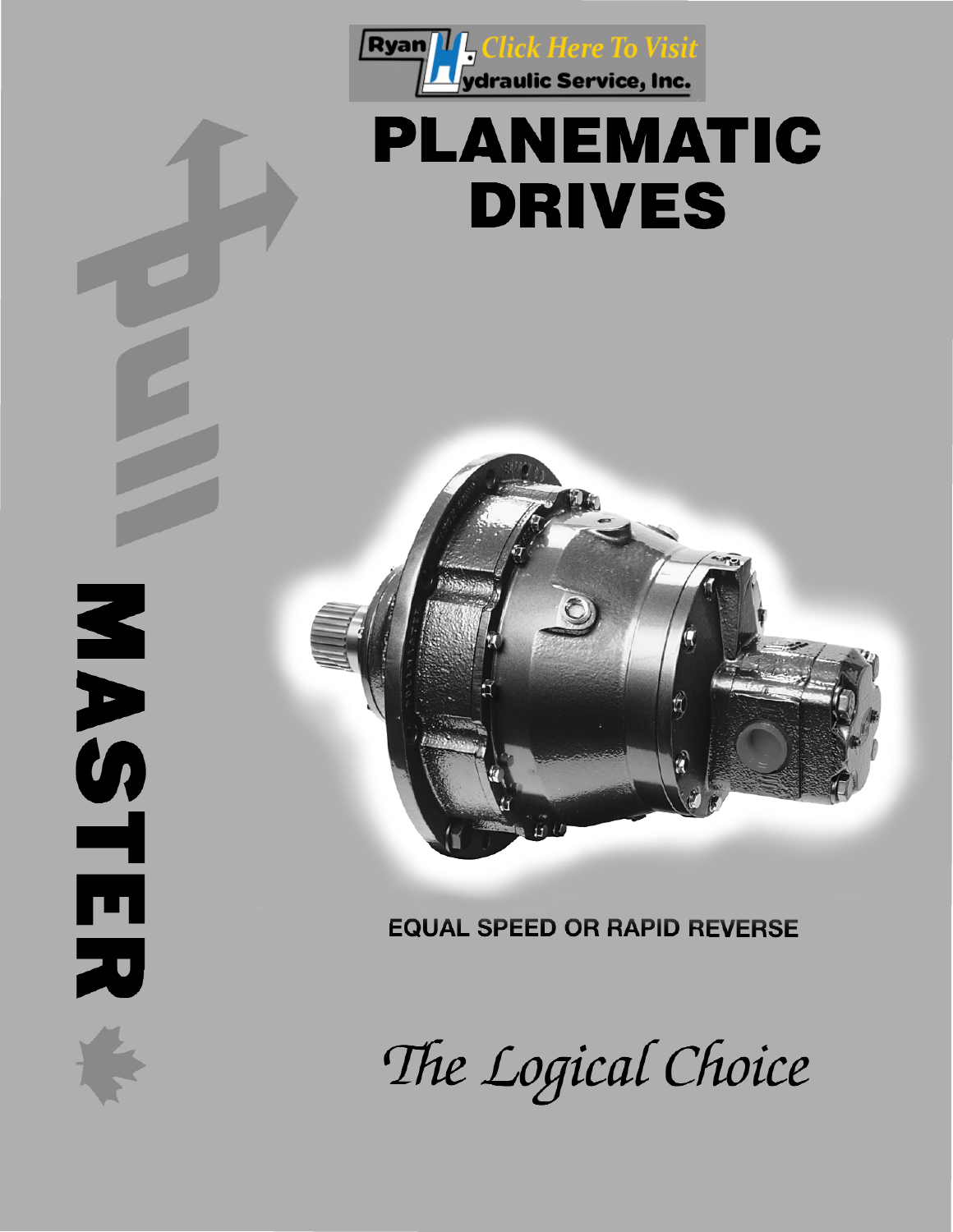# **INSTALLATION DIMENSIONS P50 SERIES**



## **INSTALLATION DIMENSIONS P136 SERIES**



.<br>NOTE: - CLOCKWISE & COUNTER-CLOCKWISE OUTPUT SHAFT ROTATION<br>IS ESTABLISHED BY LOOKING AT THE HYDRAULIC MOTOR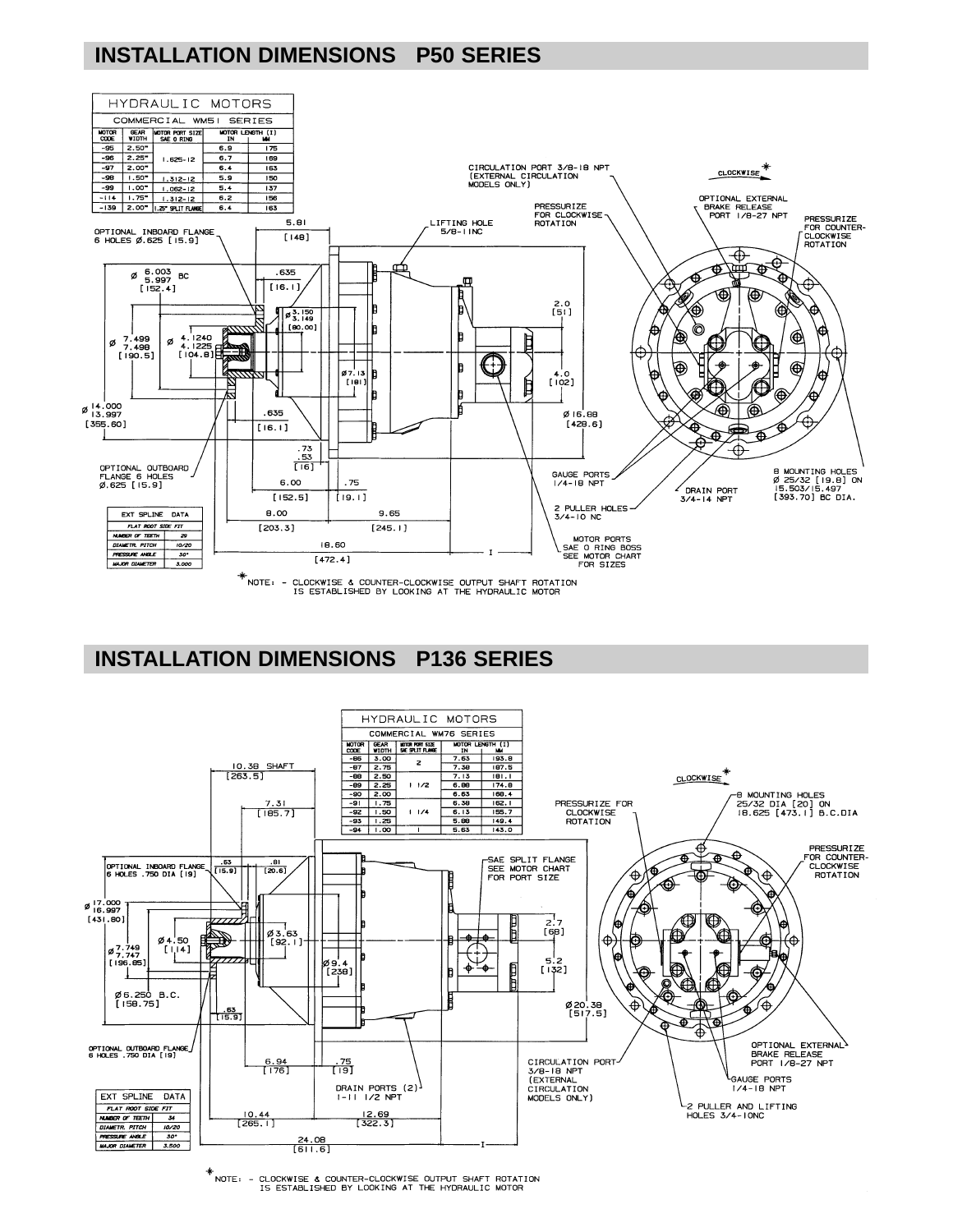# **PULLMASTER PLANEMATIC DRIVES**

Pullmaster Planematic Drives are high performance, high efficiency reduction units complete with hydraulic motor and automatic brake. The brake is spring applied and pressure released and has static and dynamic function. Pullmaster Planematic Drives are available in many configurations. These include equal speed forward and reverse, high-speed reverse and brake effective in both directions. Two standard sizes are available: Output shaft torque of 50,000 lb-in (5,649 Nm) and 135,937 lb-in (15,359 Nm).

## **• PM SERIES – Equal Speed in Both Directions:**

This unit offers maximum torque in both directions of rotation. Standard shaft rotation is clockwise when looking at the hydraulic motor end of the unit. The automatic disc brake functions in the opposite direction.

Units with brake effective in both directions, which are typically used in swing drive applications, come standard with a brake delay to reduce excessive shock loads when stopping a large swing drive load.

#### **• PH SERIES – Rapid Reverse:**

This unit offers reversing speeds approximately 4.5 times faster than forward rotation speeds. Reverse output torque is reduced by the same factor. This function is achieved automatically by eliminating the primary reduction stage while operating in reverse rotation. Standard forward rotation is clockwise when looking at the hydraulic motor end of the unit. The automatic disc brake functions in the opposite direction.

| Model       | <b>Hydraulic</b>   | <b>Hydraulic</b><br><b>Output Torque</b> |                |                | Output RPM *   |                |  |  |
|-------------|--------------------|------------------------------------------|----------------|----------------|----------------|----------------|--|--|
|             | <b>Pressure</b>    | <b>Volume</b>                            | <b>Forward</b> | <b>Reverse</b> | <b>Forward</b> | <b>Reverse</b> |  |  |
| <b>PM50</b> | 2,200 psi          | $50$ gpm                                 | 50,000 lb-in   | 50,000 lb-in   | 48             | 48             |  |  |
|             | 152 <sub>bar</sub> | 189 l/min                                | 5,649 Nm       | 5,649 Nm       |                |                |  |  |
| <b>PH50</b> | 2,200 psi          | $50$ gpm                                 | 50,000 lb-in   | 11,539 lb-in   | 48             | 208            |  |  |
|             | 152 <sub>bar</sub> | 189 l/min                                | 5,649 Nm       | 1,304 Nm       |                |                |  |  |
| PM136       | 2,500 psi          | 115 gpm                                  | 135,937 lb-in  | 135,937 lb-in  | 49             | 49             |  |  |
|             | 172 <sub>bar</sub> | 435 l/min                                | 15,359 Nm      | 15,359 Nm      |                |                |  |  |
| PH136       | 2,500 psi          | 115 gpm                                  | 135,937 lb-in  | 29,127 lb-in   | 49             | 229            |  |  |
|             | 172 bar            | 435 l/min                                | 13,359 Nm      | 3,291 Nm       |                |                |  |  |

# **PERFORMANCE**

\* External circulation models only

## **OPTIONS**

## **• Hydraulic Motor**

Standard motor for a P50 Planematic Drive is a WM51 gear motor with a displacement of 5.1 cubic inches. Other displacement motors are available as an option to change the output performance of the unit. Standard motor for a P136 Planematic Drive is a WM76 gear motor with a displacement of 12.3 cubic inches. Other displacement motors are available as an option. When high-pressure systems are used, hydraulic piston motors can be used as an option. Contact the factory for performance specifications using different motors.

#### **• External Brake Release**

The disc brake of Pullmaster Planematic Drives functions automatically. For operations where it is necessary to release the brake independently, an external brake release is available.

#### **• Output shaft**

Standard units are supplied with a splined output shaft. Keyed shaft or splined flanges are available as options. Other output shafts will be considered for quantity orders.

#### **• Reduction Ratio**

Output performance can be altered through the use of different planetary reductions. Contact the factory with your requirements.

#### **Calculations for Overhung Load Ratings**

The magnitude and location of a load is dependent on the following factors:

|           |     |                                                    | P50 Series | P136 Series |
|-----------|-----|----------------------------------------------------|------------|-------------|
| <b>SF</b> | $=$ | service factor                                     | Table A    | Table A     |
| AF        | $=$ | application factor                                 | Table B    | Table B     |
| a         | $=$ | bearing geometry constant                          | $-3.1$     | $-0.295$    |
|           | $=$ | basic thrust load                                  | 25.300     | 14.500      |
| C         | $=$ | basic load constant                                | 51,000     | 133,800     |
|           | $=$ | allowable overhung load in Ibs.                    |            |             |
|           | $=$ | distance of load center to mounting face in inches |            |             |

Allowable thrust or tension load in lbs.  $= T \times SF$ 

| Table A                                                                  | Table B          |  |
|--------------------------------------------------------------------------|------------------|--|
|                                                                          | Chain Drive 1.00 |  |
|                                                                          | Gear 1.25        |  |
|                                                                          | V-belt 1.50      |  |
| Intermittent duty at variable loads, up to full load occasionally  .2.68 | Flat belt 2.50   |  |

 $\frac{c \times SF}{(y+a)AF}$  = lbs